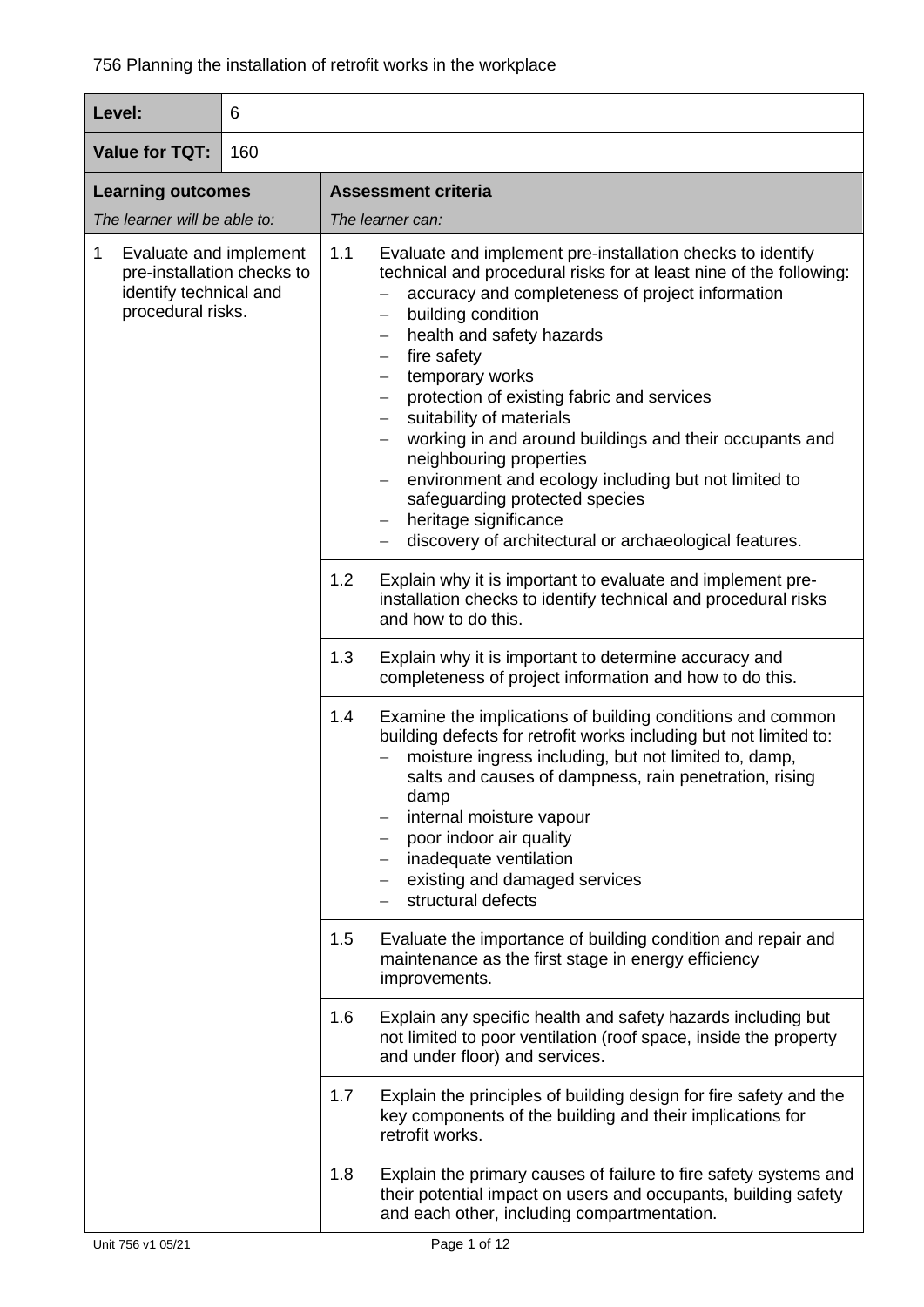| <b>Learning outcomes</b>     | <b>Assessment criteria</b> |                                                                                                                                                                                                                                                                                                                   |
|------------------------------|----------------------------|-------------------------------------------------------------------------------------------------------------------------------------------------------------------------------------------------------------------------------------------------------------------------------------------------------------------|
| The learner will be able to: |                            | The learner can:                                                                                                                                                                                                                                                                                                  |
|                              | 1.9                        | Explain how to implement temporary works as required during<br>retrofit works.                                                                                                                                                                                                                                    |
|                              | 1.10                       | Give reasons why it is important to explain the Whole Building<br>approach to energy efficiency retrofit comprising building<br>fabric, services, any low zero carbon technologies, renewable<br>technologies and occupant behaviour, and how to do this.                                                         |
|                              | 1.11                       | Explain how to identify traditional and protected buildings<br>including the difference in performance characteristics<br>between traditional and modern materials and construction<br>methods with particular reference to the breathability and<br>permeability characteristics of traditional building fabric. |
|                              | 1.12                       | Explain how to identify building fabric, building structure,<br>materials and construction methods for buildings of different<br>ages including alterations and additions.                                                                                                                                        |
|                              | 1.13                       | Judge the proposed materials to ensure that they are both<br>suitable and in sufficient quantity to achieve the design<br>outcomes.                                                                                                                                                                               |
|                              | 1.14                       | Explain how to work in and around buildings and their<br>occupants including neighbouring properties and site<br>constraints.                                                                                                                                                                                     |
|                              | 1.15                       | Measure the potential environmental and ecological impacts of<br>retrofit works and how to respond including but not limited to                                                                                                                                                                                   |
|                              |                            | safeguarding protected species.                                                                                                                                                                                                                                                                                   |
|                              | 1.16                       | Explain key terms and concepts including but not limited to:                                                                                                                                                                                                                                                      |
|                              |                            | heritage values<br>heritage significance<br>heritage impact assessment<br>conservation principles<br>sustainable development<br>management of traditional and historic buildings and<br>structures.                                                                                                               |
|                              | 1.17                       | Explain the legislation and official guidance including but not<br>limited to heritage, traditional and protected buildings.                                                                                                                                                                                      |
|                              | 1.18                       | Explain why it is important to report the discovery of<br>architectural or archaeological features to relevant<br>stakeholders, and how to do this.                                                                                                                                                               |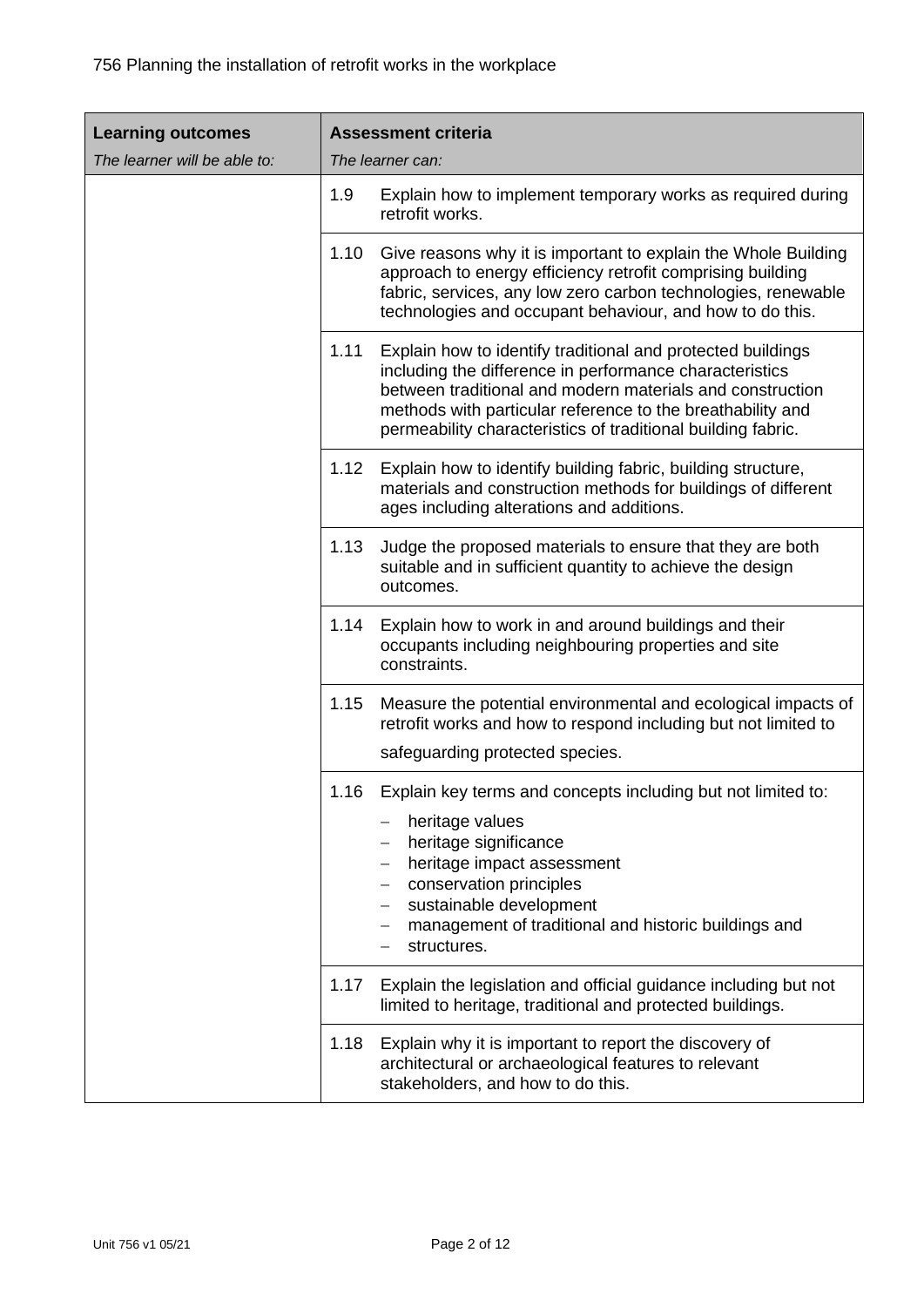| <b>Learning outcomes</b><br>The learner will be able to:                                                                                                |     | <b>Assessment criteria</b><br>The learner can:                                                                                                                                                   |
|---------------------------------------------------------------------------------------------------------------------------------------------------------|-----|--------------------------------------------------------------------------------------------------------------------------------------------------------------------------------------------------|
| $\overline{2}$<br>Implement external and<br>internal pre-installation<br>building inspections and<br>record and report the<br>findings to stakeholders. | 2.1 | Implement external and internal pre-installation building<br>inspections, and record and report findings to relevant<br>stakeholders to include:                                                 |
|                                                                                                                                                         |     | suitable access                                                                                                                                                                                  |
|                                                                                                                                                         |     | property suitability                                                                                                                                                                             |
|                                                                                                                                                         |     | adjoining structures                                                                                                                                                                             |
|                                                                                                                                                         |     | structural integrity                                                                                                                                                                             |
|                                                                                                                                                         |     | hazardous materials                                                                                                                                                                              |
|                                                                                                                                                         |     | dampness                                                                                                                                                                                         |
|                                                                                                                                                         |     | decay                                                                                                                                                                                            |
|                                                                                                                                                         |     | exposure ratings                                                                                                                                                                                 |
|                                                                                                                                                         |     | combustion appliances, flues and ventilation                                                                                                                                                     |
|                                                                                                                                                         |     | services (gas, electric, water, media cables)                                                                                                                                                    |
|                                                                                                                                                         | 2.2 | Explain why implementation of external and internal pre-<br>installation building inspections, recording findings and<br>reporting them to the relevant stakeholders is required.                |
|                                                                                                                                                         | 2.3 | Explain how to implement external and internal pre-installation<br>building inspections and record and report to stakeholders for<br>the following:                                              |
|                                                                                                                                                         |     | suitable access                                                                                                                                                                                  |
|                                                                                                                                                         |     | property suitability                                                                                                                                                                             |
|                                                                                                                                                         |     | adjoining structures                                                                                                                                                                             |
|                                                                                                                                                         |     | structural integrity                                                                                                                                                                             |
|                                                                                                                                                         |     | hazardous materials                                                                                                                                                                              |
|                                                                                                                                                         |     | dampness                                                                                                                                                                                         |
|                                                                                                                                                         |     | decay                                                                                                                                                                                            |
|                                                                                                                                                         |     | exposure ratings                                                                                                                                                                                 |
|                                                                                                                                                         |     | combustion appliances, flues and ventilation                                                                                                                                                     |
|                                                                                                                                                         |     | services (gas, electric, water, media cables)                                                                                                                                                    |
|                                                                                                                                                         |     | invasive species.                                                                                                                                                                                |
|                                                                                                                                                         | 2.4 | Explain how to identify, assess and respond to hazards<br>including hazardous materials, fire safety and flues and<br>ventilation (incorrectly installed, blocked, damaged and<br>insufficient). |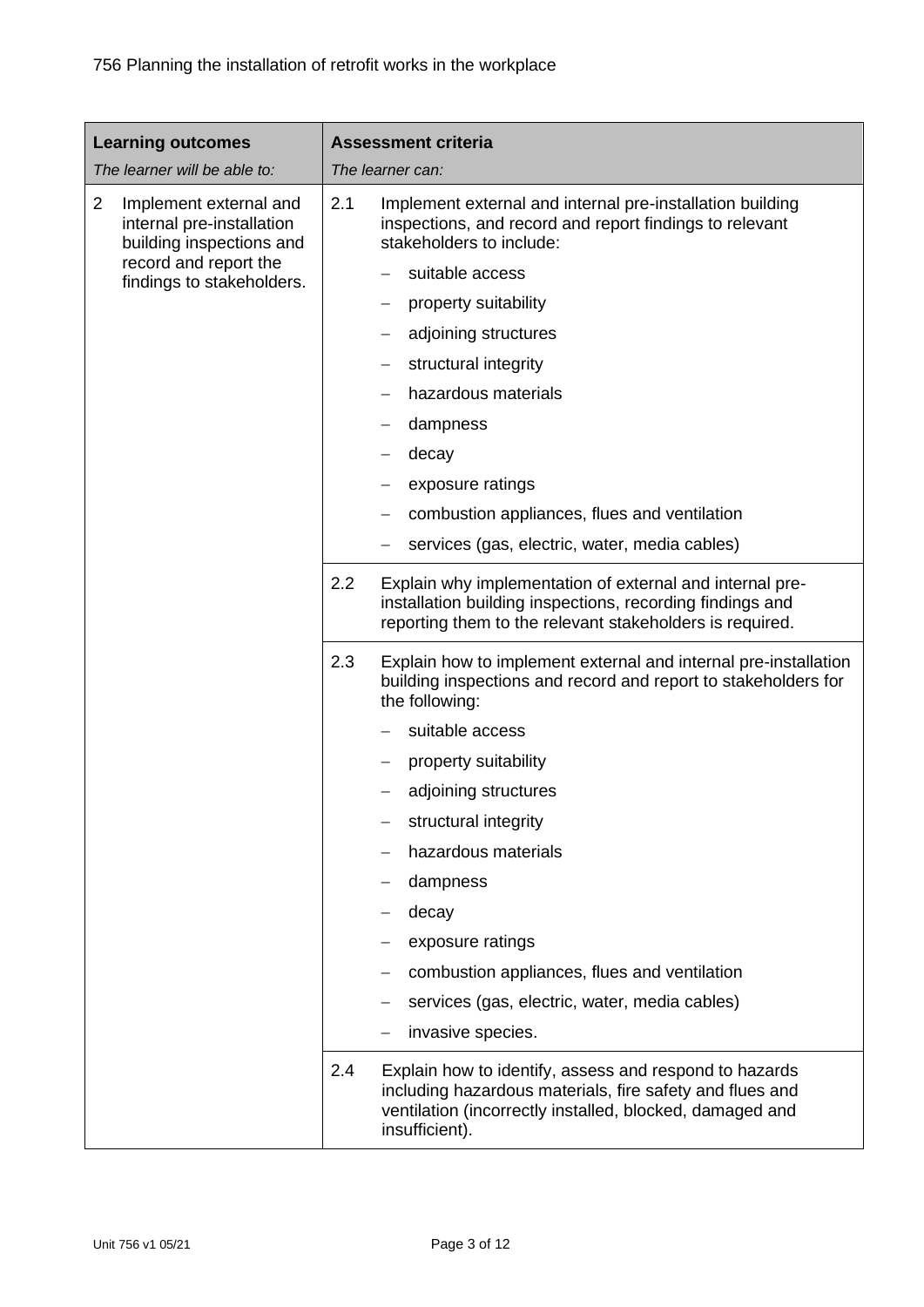| <b>Learning outcomes</b>                                                                                                                                | <b>Assessment criteria</b>                                                                                                                                                                                                                      |
|---------------------------------------------------------------------------------------------------------------------------------------------------------|-------------------------------------------------------------------------------------------------------------------------------------------------------------------------------------------------------------------------------------------------|
| The learner will be able to:                                                                                                                            | The learner can:                                                                                                                                                                                                                                |
| 3<br>Implement and record<br>suitable and sufficient<br>control measures to<br>mitigate risks arising<br>from external and<br>internal pre-installation | 3.1<br>Implement and record suitable and sufficient control<br>measures to mitigate risks arising from external and internal<br>pre-installation building inspections to include:                                                               |
|                                                                                                                                                         | suitable access                                                                                                                                                                                                                                 |
|                                                                                                                                                         | property suitability                                                                                                                                                                                                                            |
| building inspections.                                                                                                                                   | adjoining structures                                                                                                                                                                                                                            |
|                                                                                                                                                         | structural integrity                                                                                                                                                                                                                            |
|                                                                                                                                                         | hazardous materials                                                                                                                                                                                                                             |
|                                                                                                                                                         | dampness                                                                                                                                                                                                                                        |
|                                                                                                                                                         | decay                                                                                                                                                                                                                                           |
|                                                                                                                                                         | exposure ratings                                                                                                                                                                                                                                |
|                                                                                                                                                         | combustion appliances, flues and ventilation                                                                                                                                                                                                    |
|                                                                                                                                                         | services (gas, electric, water, media cables).                                                                                                                                                                                                  |
|                                                                                                                                                         | 3.2<br>Explain why implementation and recording of suitable and<br>sufficient control measures to mitigate risks arising from<br>external and internal pre-installation building inspections is<br>required.                                    |
|                                                                                                                                                         | 3.3<br>Explain how to implement and record suitable and sufficient<br>control measures to mitigate risks arising from external and<br>internal pre-installation building inspections for the following:                                         |
|                                                                                                                                                         | suitable access                                                                                                                                                                                                                                 |
|                                                                                                                                                         | property suitability                                                                                                                                                                                                                            |
|                                                                                                                                                         | adjoining structures                                                                                                                                                                                                                            |
|                                                                                                                                                         | structural integrity                                                                                                                                                                                                                            |
|                                                                                                                                                         | hazardous materials                                                                                                                                                                                                                             |
|                                                                                                                                                         | dampness                                                                                                                                                                                                                                        |
|                                                                                                                                                         | decay                                                                                                                                                                                                                                           |
|                                                                                                                                                         | exposure ratings                                                                                                                                                                                                                                |
|                                                                                                                                                         | combustion appliances, flues and ventilation                                                                                                                                                                                                    |
|                                                                                                                                                         | services (gas, electric, water, media cables)                                                                                                                                                                                                   |
|                                                                                                                                                         | invasive species.                                                                                                                                                                                                                               |
|                                                                                                                                                         | Explain how to report and record the key issues from external<br>3.4<br>and internal pre-installation building inspections that may<br>affect the commencement of the work whilst working within<br>your authority to rectify or suspend works. |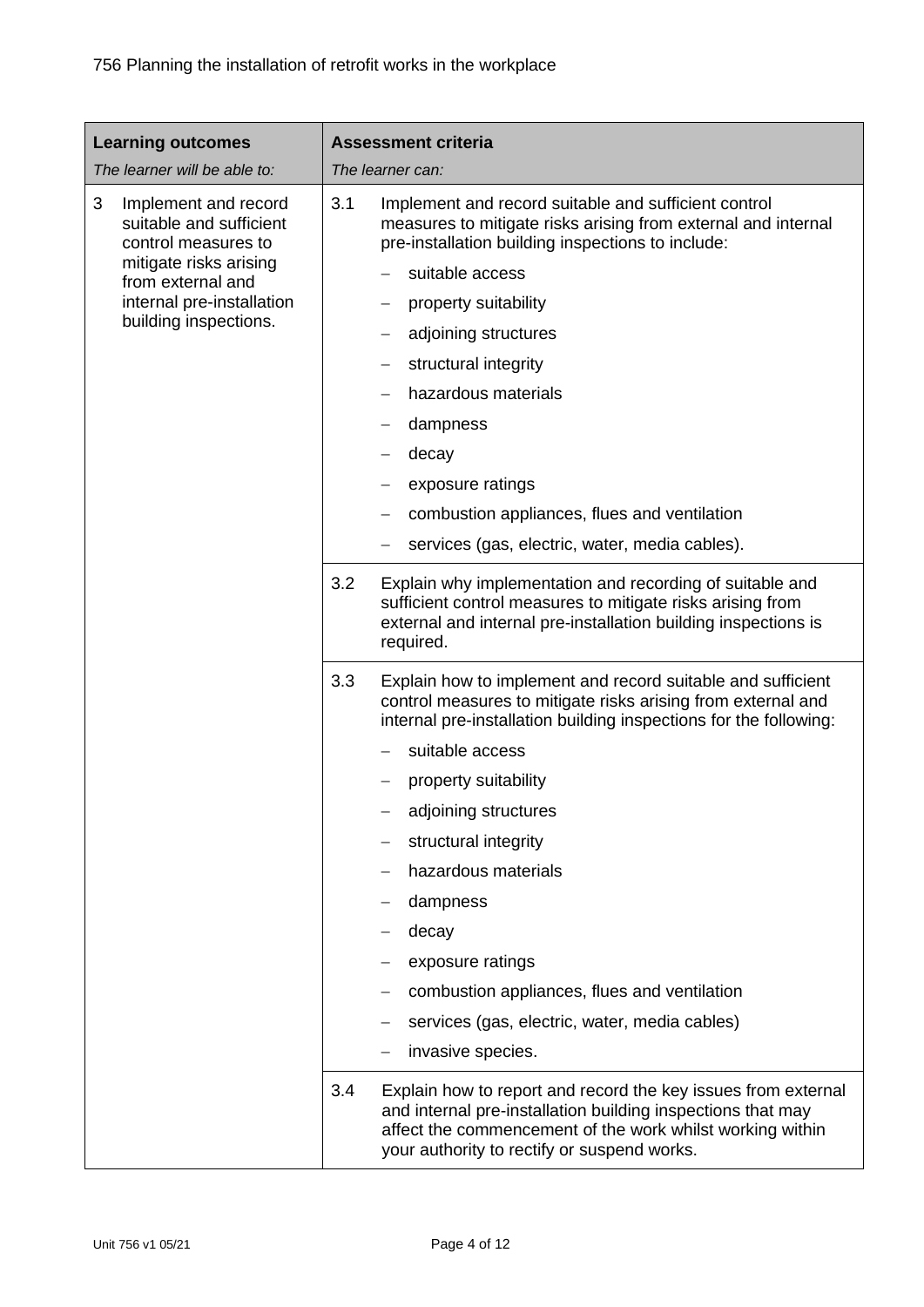| <b>Learning outcomes</b>                                                                                                   | <b>Assessment criteria</b>                                                                                                                                                                                                                                                                                                                                                                                                                                                          |
|----------------------------------------------------------------------------------------------------------------------------|-------------------------------------------------------------------------------------------------------------------------------------------------------------------------------------------------------------------------------------------------------------------------------------------------------------------------------------------------------------------------------------------------------------------------------------------------------------------------------------|
| The learner will be able to:                                                                                               | The learner can:                                                                                                                                                                                                                                                                                                                                                                                                                                                                    |
| 4<br>Implement and record<br>suitable and sufficient<br>control measures to<br>mitigate technical and<br>procedural risks. | 4.1<br>Implement and record suitable and sufficient control measures<br>to mitigate technical and procedural risks for at least eight of<br>the following:                                                                                                                                                                                                                                                                                                                          |
|                                                                                                                            | accuracy and completeness of project information<br>building condition<br>health and safety hazards<br>fire safety<br>$\overline{\phantom{0}}$<br>temporary works<br>protection of existing fabric and services<br>suitability of materials<br>working in and around buildings and their occupants<br>$\overline{\phantom{m}}$<br>and neighbouring properties<br>environment and ecology including but not limited to<br>safeguarding protected species<br>heritage significance    |
|                                                                                                                            | discovery of architectural or archaeological features.                                                                                                                                                                                                                                                                                                                                                                                                                              |
|                                                                                                                            | 4.2<br>Explain why suitable and sufficient control measures to<br>mitigate the technical and procedural risks need to be<br>implemented and recorded.                                                                                                                                                                                                                                                                                                                               |
|                                                                                                                            | 4.3<br>Explain how to determine, implement and record suitable and<br>sufficient control measures to mitigate the technical and<br>procedural risks for the following:                                                                                                                                                                                                                                                                                                              |
|                                                                                                                            | accuracy and completeness of project information<br>building condition<br>health and safety hazards<br>fire safety<br>temporary works<br>protection of existing fabric and services<br>suitability of materials<br>working in and around buildings and their occupants and<br>neighbouring properties<br>environment and ecology including but not limited to<br>safeguarding protected species<br>heritage significance<br>discovery of architectural and archaeological features. |
|                                                                                                                            | Explain how to use due diligence to apply the principles and<br>4.4<br>intent of fire safety legislation and guidance relating to the<br>retrofit design, construction, management and use of the<br>building.                                                                                                                                                                                                                                                                      |
|                                                                                                                            | 4.5<br>Examine the issues relating to the control of work onsite<br>interpreting any statutory or manufacturers requirements for<br>testing and maintaining fire prevention and protection systems<br>and records.                                                                                                                                                                                                                                                                  |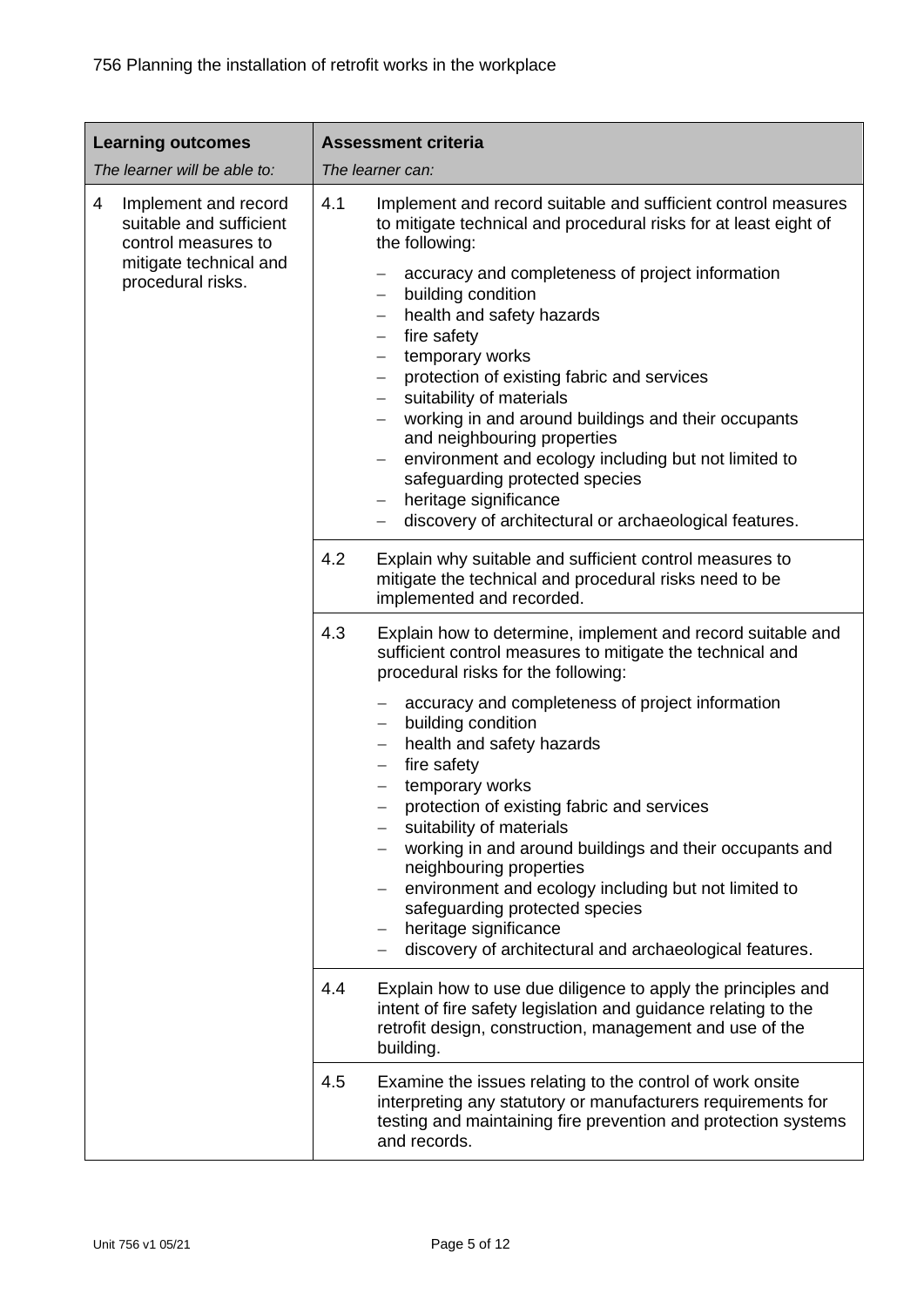| <b>Learning outcomes</b>                                                                         | <b>Assessment criteria</b>                                                                                                                                                                                                                                                                                                                                                                                                                                                                                                                                                                                                                               |  |  |
|--------------------------------------------------------------------------------------------------|----------------------------------------------------------------------------------------------------------------------------------------------------------------------------------------------------------------------------------------------------------------------------------------------------------------------------------------------------------------------------------------------------------------------------------------------------------------------------------------------------------------------------------------------------------------------------------------------------------------------------------------------------------|--|--|
| The learner will be able to:                                                                     | The learner can:                                                                                                                                                                                                                                                                                                                                                                                                                                                                                                                                                                                                                                         |  |  |
|                                                                                                  | 4.6<br>Measure the principles and benefits of effective fire risk<br>management and the required mitigation measures to deliver<br>safe buildings.                                                                                                                                                                                                                                                                                                                                                                                                                                                                                                       |  |  |
|                                                                                                  | 4.7<br>Explain how to recognise, record and report the key issues<br>from technical and procedural risks that may affect the<br>commencement of the work whilst working within your authority<br>to rectify or suspend works.                                                                                                                                                                                                                                                                                                                                                                                                                            |  |  |
| 5<br>Identify, review and<br>confirm information<br>sources against the<br>retrofit works plans. | 5.1<br>Identify, review and confirm information sources against on site<br>conditions to contribute to the retrofit works plan, risk<br>assessments and method statements for at least six of the<br>following:                                                                                                                                                                                                                                                                                                                                                                                                                                          |  |  |
|                                                                                                  | drawings, design and specification information<br>building performance criteria to industry standards<br>manufacturers technical information and product data<br>sheets<br>sub-contractor methods and scope of works<br>surveys<br>—<br>tests<br>examinations<br>specialist reports<br>statutory consents<br>current legislation, official and technical guidance                                                                                                                                                                                                                                                                                        |  |  |
|                                                                                                  | written scheme of investigation (WSI) for archaeology.                                                                                                                                                                                                                                                                                                                                                                                                                                                                                                                                                                                                   |  |  |
|                                                                                                  | 5.2<br>Explain why identification and review of information sources<br>against on-site conditions to contribute to the retrofit works<br>plan, risk assessments and method statements are required for<br>the following:<br>drawings, design and specification information<br>building performance criteria to industry standards<br>manufacturers' technical information and product<br>data sheets<br>sub-contractor methods and scope of works<br>surveys<br>tests<br>examinations<br>specialist reports<br>statutory consents<br>current legislation, official and technical guidance<br>written scheme of investigation (WSI) for archaeology.<br>— |  |  |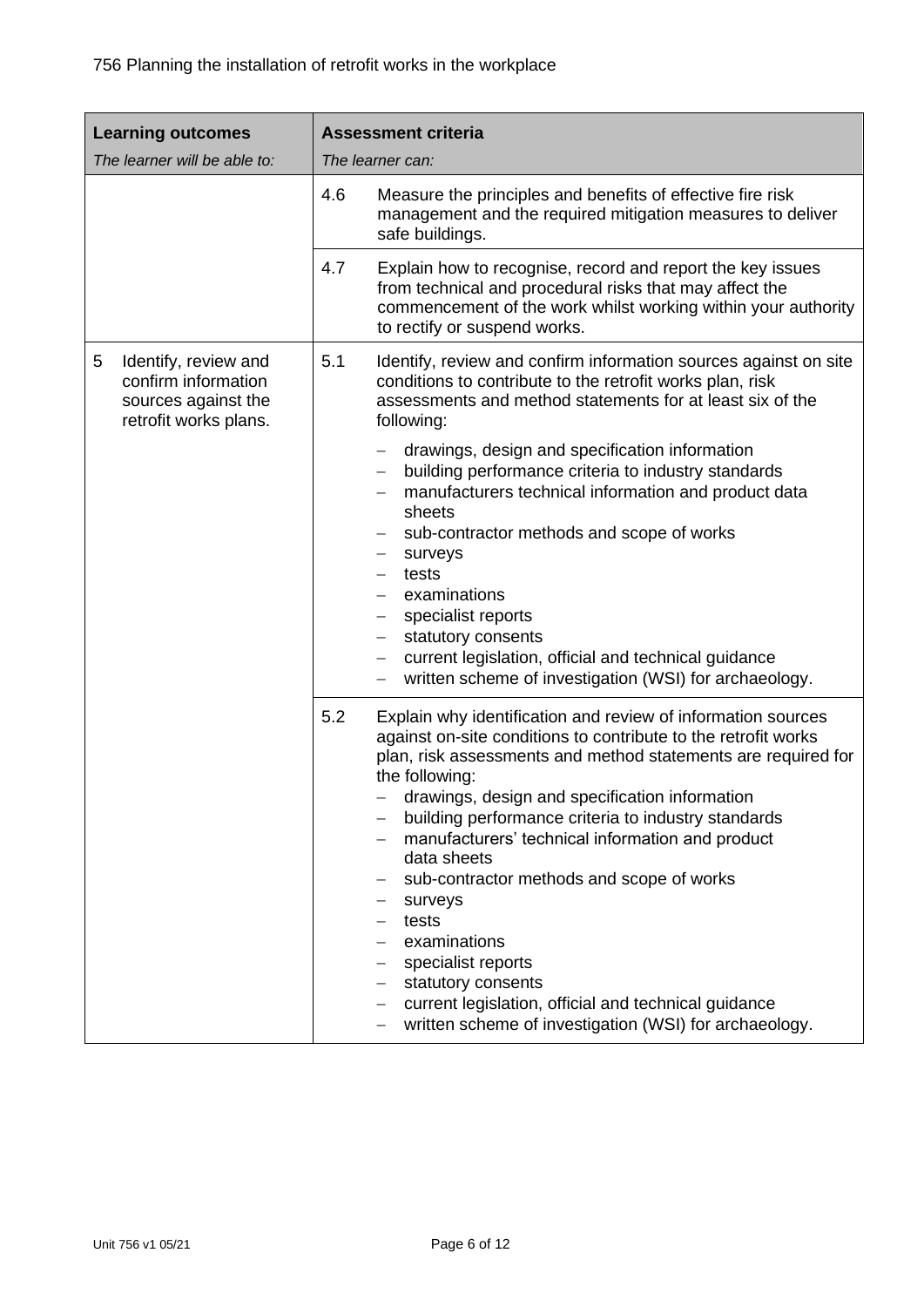| <b>Learning outcomes</b>     |      | <b>Assessment criteria</b>                                                                                                                                                                  |
|------------------------------|------|---------------------------------------------------------------------------------------------------------------------------------------------------------------------------------------------|
| The learner will be able to: |      | The learner can:                                                                                                                                                                            |
|                              | 5.3  | Explain how to identify and review information sources against<br>on site conditions to contribute to the retrofit works plan, risk<br>assessments and method statements for the following: |
|                              |      | drawings, design and specification information                                                                                                                                              |
|                              |      | building performance criteria to industry standards                                                                                                                                         |
|                              |      | manufacturers' technical information and product                                                                                                                                            |
|                              |      | data sheets                                                                                                                                                                                 |
|                              |      | sub-contractor methods and scope of works                                                                                                                                                   |
|                              |      | surveys                                                                                                                                                                                     |
|                              |      | tests                                                                                                                                                                                       |
|                              |      | examinations                                                                                                                                                                                |
|                              |      | specialist reports                                                                                                                                                                          |
|                              |      | statutory consents                                                                                                                                                                          |
|                              |      | current legislation, official and technical guidance                                                                                                                                        |
|                              |      | written scheme of investigation (WSI) for archaeology                                                                                                                                       |
|                              | 5.4  | Explain why it is important to comply with relevant legal duties<br>and fire safety standards during the construction phase of<br>retrofit works, and how to do this.                       |
|                              | 5.5  | Explain why documented information for fire safety including<br>advising and sharing information with end-users and relevant<br>stakeholders is required.                                   |
|                              | 5.6  | Evaluate the range of energy assessment tools used for both<br>domestic and non-domestic buildings.                                                                                         |
|                              | 5.7  | Examine the range of hygrothermal assessment tools for both<br>domestic and non-domestic buildings.                                                                                         |
|                              | 5.8  | Analyse the sources of heat loss and heat gains.                                                                                                                                            |
|                              | 5.9  | Explain heat loss through fabric, U values and calculations and<br>thermal bridging.                                                                                                        |
|                              | 5.10 | Explain the differences between one off, incremental and<br>whole building retrofit plans.                                                                                                  |
|                              | 5.11 | Explain how to review low carbon improvement plans.                                                                                                                                         |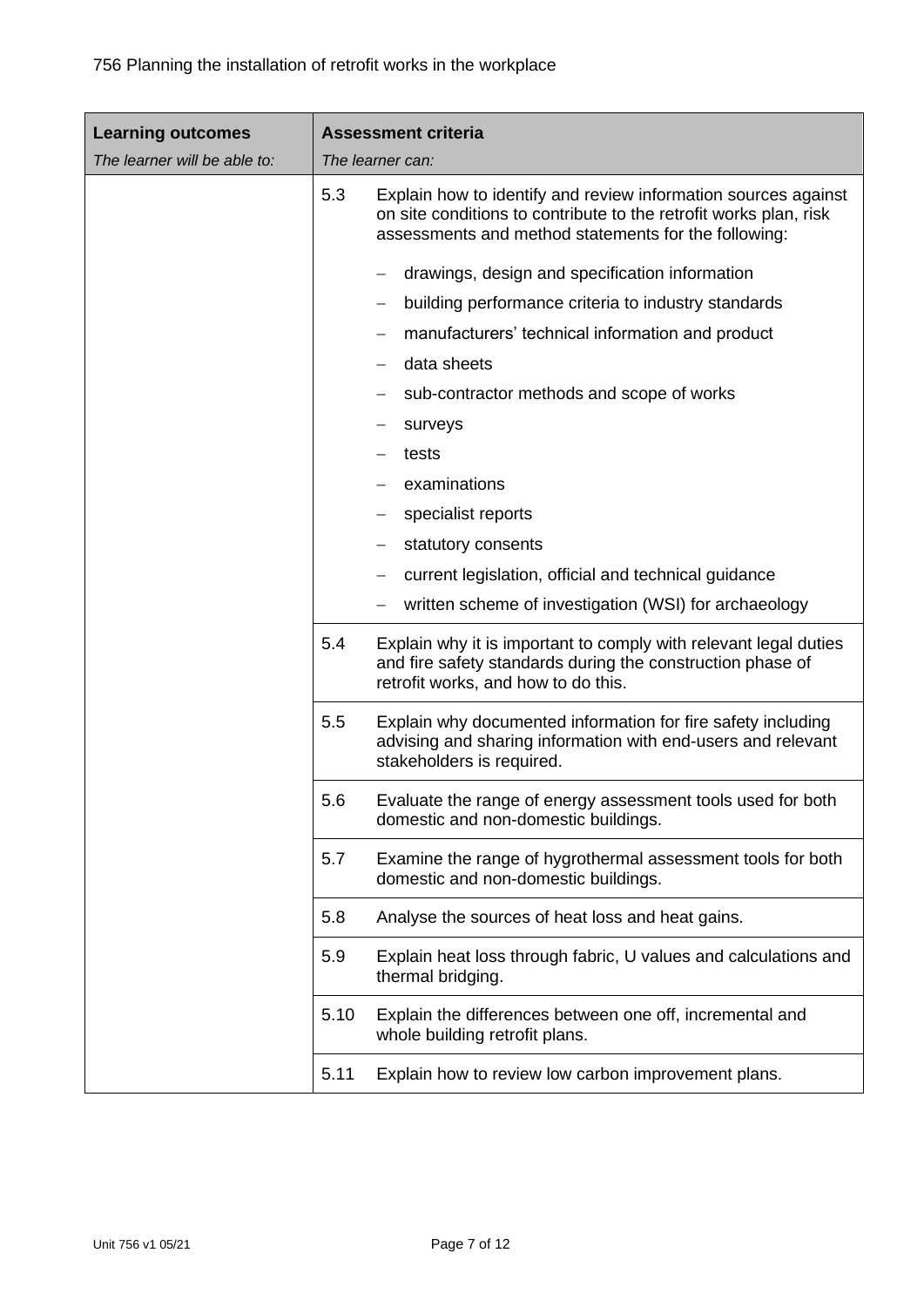| <b>Learning outcomes</b><br>The learner will be able to:                                                    | <b>Assessment criteria</b><br>The learner can:                                                                                                                                                                                                                                                                                                                                                                                                                                                                                                                                                                                                                                                                                                         |
|-------------------------------------------------------------------------------------------------------------|--------------------------------------------------------------------------------------------------------------------------------------------------------------------------------------------------------------------------------------------------------------------------------------------------------------------------------------------------------------------------------------------------------------------------------------------------------------------------------------------------------------------------------------------------------------------------------------------------------------------------------------------------------------------------------------------------------------------------------------------------------|
| 6<br>Record and report<br>issues with the planned<br>retrofit works and<br>recommend corrective<br>actions. | 6.1<br>Report and record issues with the planned retrofit works and<br>recommend corrective actions for at least seven of the<br>following information sources:<br>risk assessments<br>method statements<br>drawings, design and specification information<br>building performance criteria to industry standards<br>manufacturers technical information and product data<br>sheets<br>sub-contractor methods and scope of works<br>surveys<br>$\qquad \qquad -$<br>tests<br>examinations<br>specialist reports<br>statutory consents<br>current legislation, official and technical guidance<br>the limitations, defects of the materials and their<br>$\qquad \qquad -$<br>characteristics<br>written scheme of investigation (WSI) for archaeology. |
|                                                                                                             | 6.2<br>Explain why it is important and how to report issues with<br>planned retrofit works and suggest corrective actions for the<br>following:<br>risk assessments<br>method statements<br>drawings, design and specification information<br>building performance criteria to industry standards<br>manufacturers' technical information and product data<br>sheets<br>sub-contractor methods and scope of works<br>surveys<br>tests<br>examinations<br>specialist reports<br>statutory consents<br>current legislation, official and technical guidance<br>the limitations, defects of the materials and their<br>characteristics<br>written scheme of investigation (WSI) for archaeology.                                                          |
|                                                                                                             | 6.3<br>Explain the principles and factors affecting the fire safety of<br>users and explain the impact on the building and performance<br>in relation to retrofit works.                                                                                                                                                                                                                                                                                                                                                                                                                                                                                                                                                                               |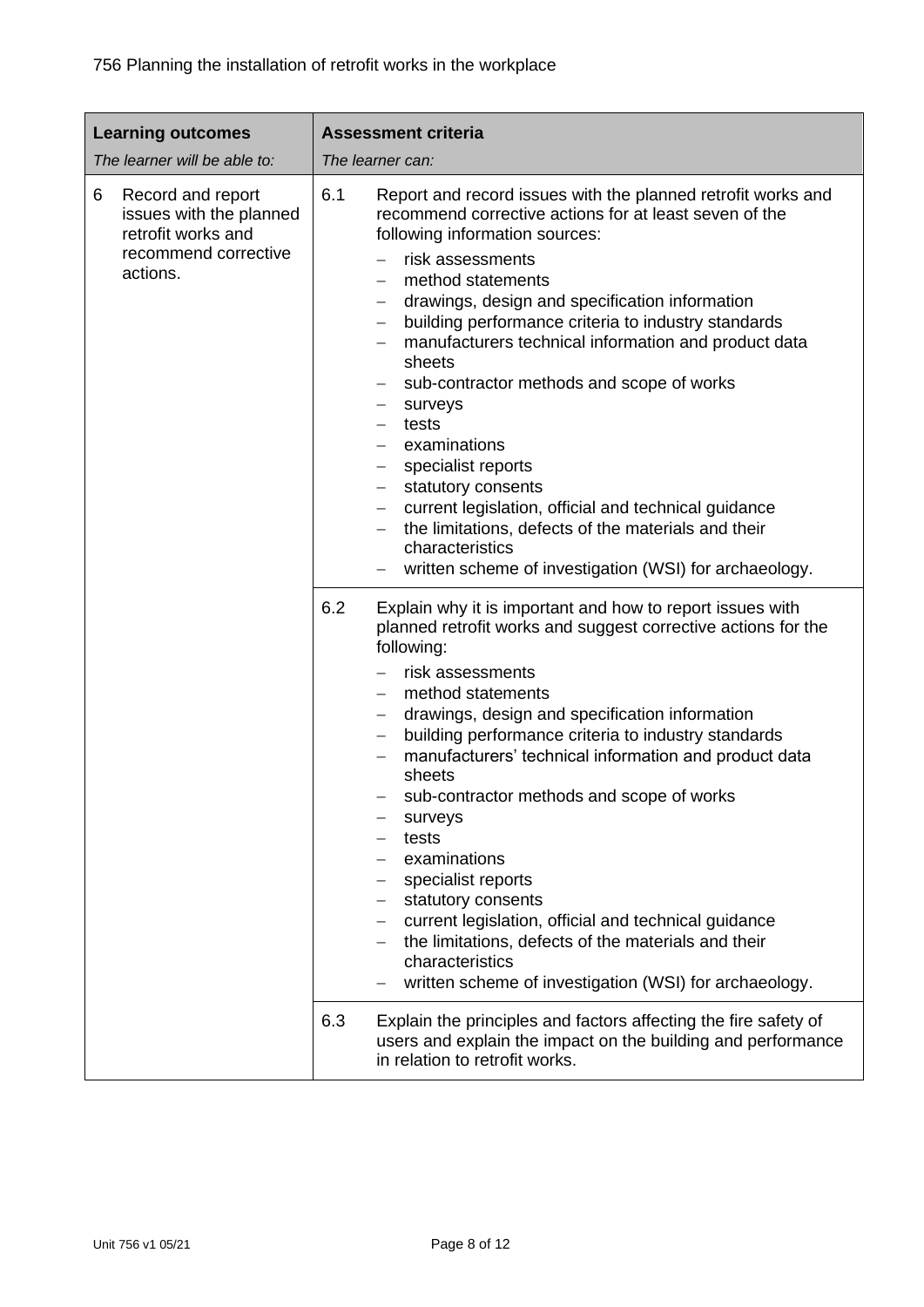| <b>Learning outcomes</b>                                                                                                                 | <b>Assessment criteria</b>                                                                                                                                                                                                                                                                                                                                                                                                                                |
|------------------------------------------------------------------------------------------------------------------------------------------|-----------------------------------------------------------------------------------------------------------------------------------------------------------------------------------------------------------------------------------------------------------------------------------------------------------------------------------------------------------------------------------------------------------------------------------------------------------|
| The learner will be able to:                                                                                                             | The learner can:                                                                                                                                                                                                                                                                                                                                                                                                                                          |
| $\overline{7}$<br>Contribute to the project<br>programme and plan<br>the sequence of works<br>for the installation of<br>retrofit works. | 7.1<br>Contribute to the project programme and plan the sequence of<br>works for the installation of retrofit works, including but not<br>limited to:<br>repair<br>stabilisation<br>temporary works<br>opening-up and investigations<br>removal of fabric, structure or services, and making good<br>preparing the building for installation of fabric measures<br>installation of fabric, structure or services<br>testing<br>commissioning<br>handover. |
|                                                                                                                                          | 7.2<br>Explain why contributing to the project programmes and<br>method statements for working on and around existing<br>buildings and structures are required.                                                                                                                                                                                                                                                                                           |
|                                                                                                                                          | 7.3<br>Examine how to contribute to a project programme for working<br>on and around existing buildings and structures.                                                                                                                                                                                                                                                                                                                                   |
|                                                                                                                                          | Explain how to produce method statements for working on and<br>7.4<br>around existing buildings and structures.                                                                                                                                                                                                                                                                                                                                           |
|                                                                                                                                          | 7.5<br>Explain why planning the sequence of works for the installation<br>of retrofit works is required.                                                                                                                                                                                                                                                                                                                                                  |
|                                                                                                                                          | 7.6<br>Explain how to plan the sequence of works for the installation<br>of retrofit works:<br>repair<br>stabilisation<br>temporary works<br>opening-up and investigations<br>removal of fabric, structure or services, and making good<br>preparing the building for installation of fabric measures<br>installation of fabric, structure or services<br>testing<br>commissioning<br>handover.                                                           |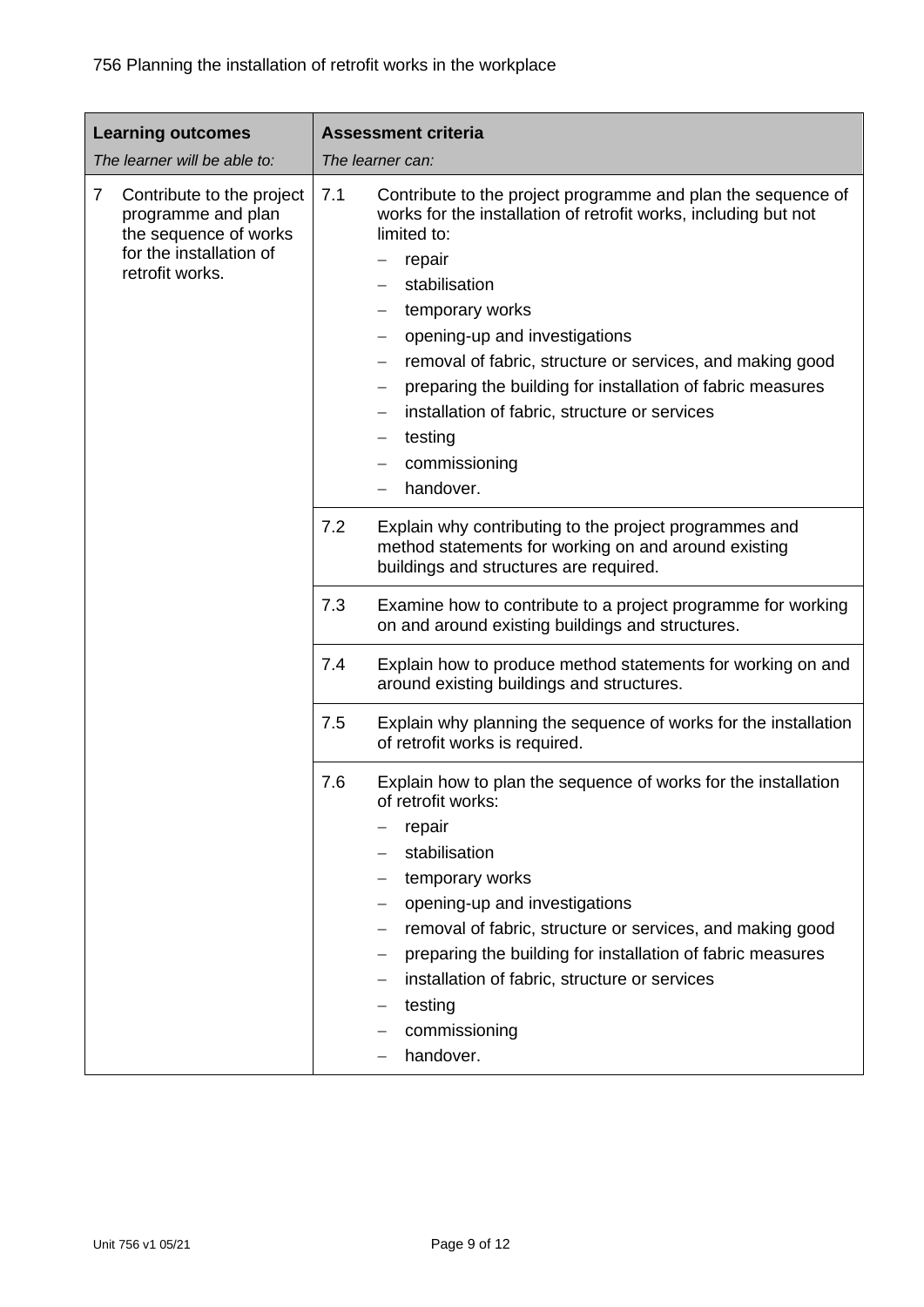| <b>Learning outcomes</b>     |     | <b>Assessment criteria</b>                                                                                                                                                                                                     |
|------------------------------|-----|--------------------------------------------------------------------------------------------------------------------------------------------------------------------------------------------------------------------------------|
| The learner will be able to: |     | The learner can:                                                                                                                                                                                                               |
|                              | 7.7 | Explain why it is required and how to identify and plan to avoid<br>potential thermal and hygrothermal technical and performance<br>risks of failure through planning and sequencing of works<br>including but not limited to: |
|                              |     | thermal bridges                                                                                                                                                                                                                |
|                              |     | ventilation                                                                                                                                                                                                                    |
|                              |     | thermal bypass                                                                                                                                                                                                                 |
|                              |     | condensation and interstitial condensation                                                                                                                                                                                     |
|                              |     | alterations in structure including materials, components<br>and the building                                                                                                                                                   |
|                              |     | moisture movement                                                                                                                                                                                                              |
|                              |     | optimisation of heating systems.                                                                                                                                                                                               |
|                              | 7.8 | Analyse the implications to planning and sequencing of offsite<br>construction methods and onsite assembly.                                                                                                                    |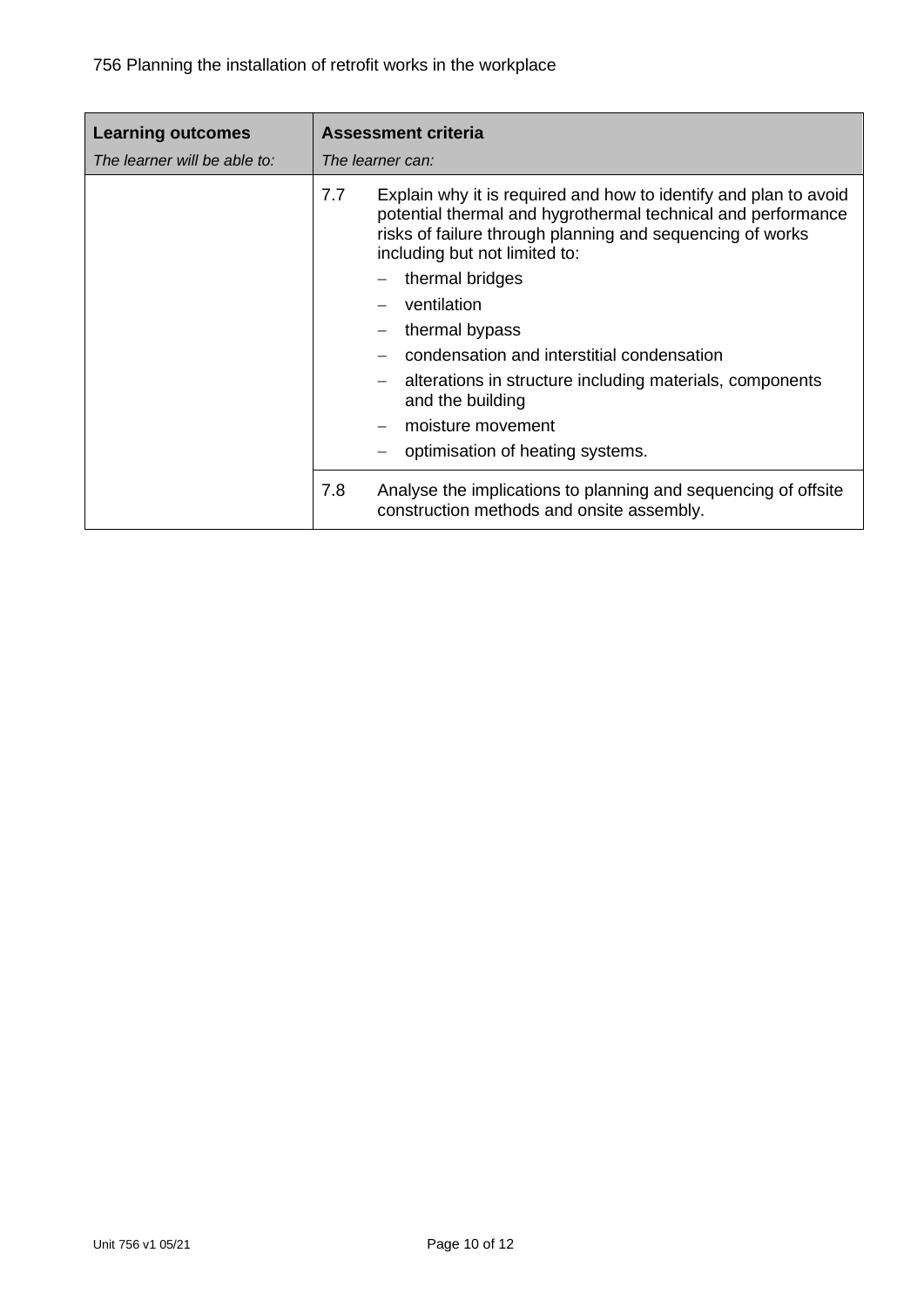| <b>Learning outcomes</b>                                                    | <b>Assessment criteria</b>                                                                                                                                                                                                                                                                                                                                   |
|-----------------------------------------------------------------------------|--------------------------------------------------------------------------------------------------------------------------------------------------------------------------------------------------------------------------------------------------------------------------------------------------------------------------------------------------------------|
| The learner will be able to:                                                | The learner can:                                                                                                                                                                                                                                                                                                                                             |
| Plan the efficient use of<br>8<br>resources required for<br>retrofit works. | 8.1<br>Plan the efficient use of resources required for retrofit works,<br>including but not limited to:<br>materials and components<br>services<br>plant, equipment or machinery<br>workforce<br>information<br>site facilities<br>waste management<br>structures<br>storage of materials within specified parameters.                                      |
|                                                                             | 8.2<br>Explain why it is important to plan the efficient use of resources<br>required for retrofit works and how to do this for the following:<br>materials and components<br>services<br>plant, equipment or machinery<br>workforce<br>information<br>site facilities<br>waste management<br>structures<br>storage of materials within specified parameters |
|                                                                             | 8.3<br>Explain how to recognise and determine when specialist skills<br>and knowledge are required and how to resource accordingly<br>including but not limited to:<br>electrical<br>asbestos<br>radon<br>heritage<br>ecology<br>ventilation<br>fire safety                                                                                                  |
|                                                                             | Explain the principles of due diligence to deliver specialist skills<br>8.4<br>as they apply to obtaining, electing and appointing contractors,<br>selecting suppliers, executing work and record keeping.                                                                                                                                                   |